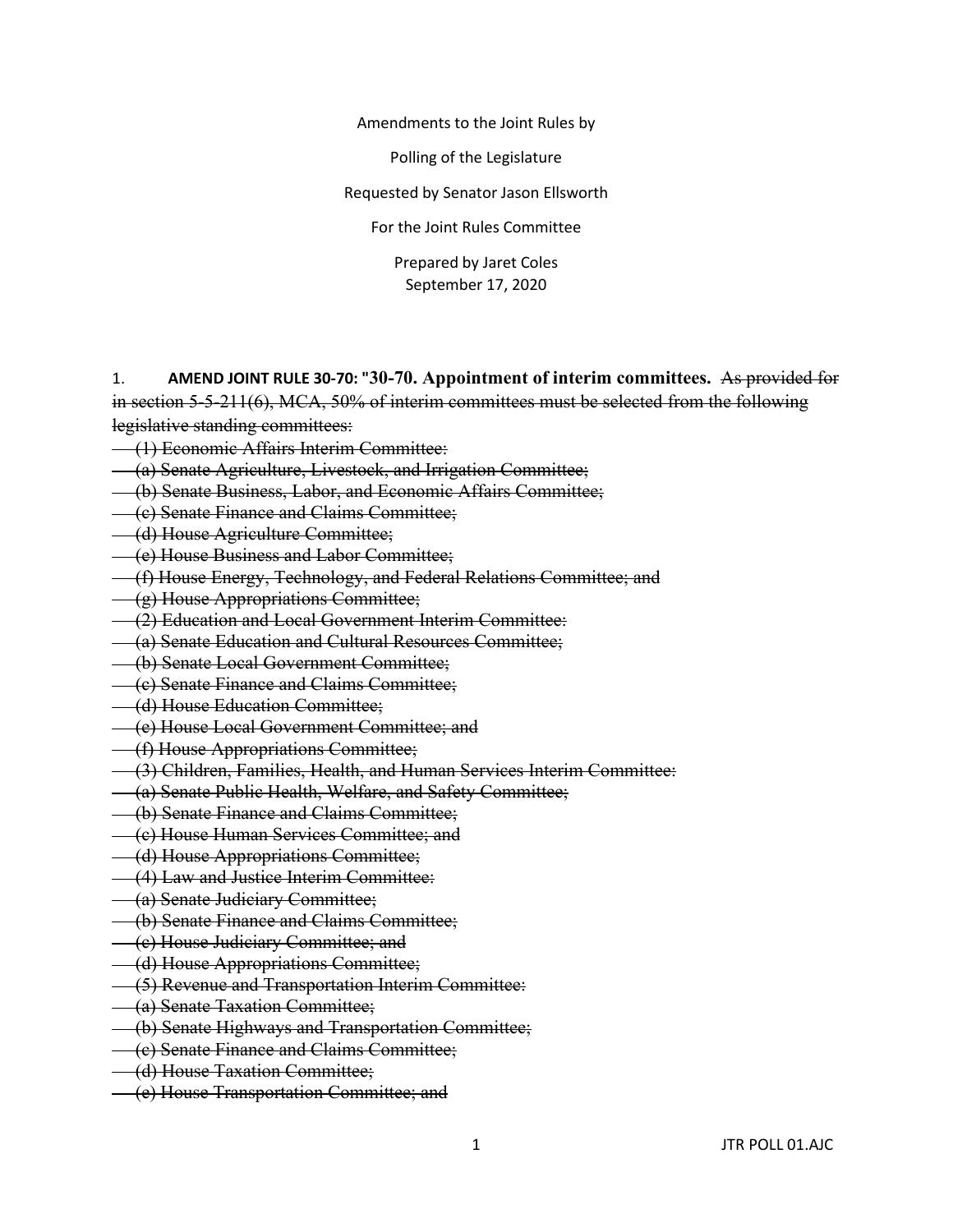- (f) House Appropriations Committee;
- (6) State Administration and Veterans' Affairs Interim Committee:
- (a) Senate State Administration Committee;
- (b) Senate Finance and Claims Committee;
- (c) House State Administration Committee; and
- (d) House Appropriations Committee;
- (7) Energy and Telecommunications Interim Committee:
- (a) Senate Energy Committee;
- (b) House Energy, Technology, and Federal Relations Committee;
- (c) House Appropriations Committee; and
- (d) Senate Finance and Claims Committee.
- (1) During an interim when the Legislature is not in session, the committees listed in subsection

(2) are the interim committees of the Legislature. They are empowered to sit as committees and may act in their respective areas of responsibility.

(2) (a) The following are interim committees of the Legislature:

(i) Children, Families, Health, and Human Services Interim Committee;

(ii) Economic Affairs Interim Committee;

(iii) Education Interim Committee;

(iv) Energy and Telecommunications Interim Committee;

(v) Law and Justice Interim Committee;

(vi) Local Government Interim Committee;

(vii) Revenue Interim Committee;

(viii) State Administration and Veterans' Affairs Interim Committee;

(ix) State-Tribal Relations Interim Committee;

(x) Transportation Interim Committee; and

(xi) Water Policy Interim Committee.

(b) For the purposes of this rule, the Environmental Quality Council is considered an interim committee.

(3) The Speaker of the House and the President of the Senate are ex officio voting members of each interim committee for the sole purpose of breaking a tie vote on a question before an interim committee involving an interim committee objection to an administrative rule pursuant to Title 2, chapter 4, MCA.

(4) Fifty percent of interim committees must be selected to the extent possible from the following legislative standing committees:

(a) Children, Families, Health, and Human Services Interim Committee:

(i) Senate Public Health, Welfare, and Safety Committee;

(ii) Senate Finance and Claims Committee;

(iii) House Human Services Committee; and

(iv) House Appropriations Committee;

(b) Economic Affairs Interim Committee:

(i) Senate Agriculture, Livestock, and Irrigation

Committee;

(ii) Senate Business, Labor, and Economic Affairs Committee;

(iii) Senate Finance and Claims Committee;

(iv) Senate Energy Committee;

(v) House Agriculture Committee;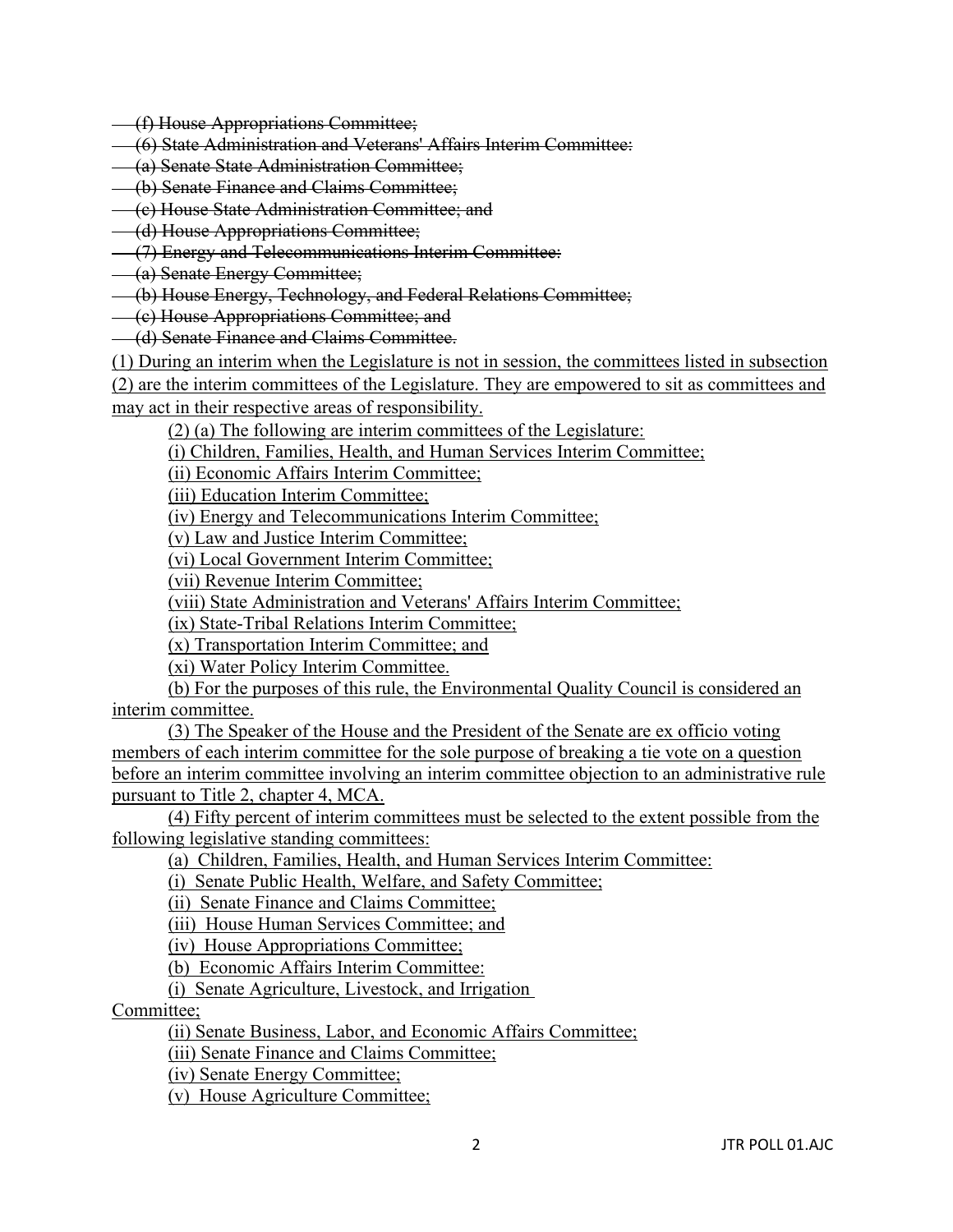(vi) House Business and Labor Committee;

(vii) House Energy, Technology, and Federal Relations Committee; and

(viii) House Appropriations Committee;

(c) Education Interim Committee:

(i) Senate Education and Cultural Resources Committee;

(ii) Senate Finance and Claims Committee;

(iii) House Education Committee; and

(iv) House Appropriations Committee;

(d) Energy and Telecommunications Interim Committee:

(i) Senate Energy Committee;

(ii) House Energy, Technology, and Federal Relations Committee;

(iii) House Appropriations Committee; and

(iv) Senate Finance and Claims Committee;

(e) Law and Justice Interim Committee:

(i) Senate Judiciary Committee;

(ii) Senate Finance and Claims Committee;

(iii) House Judiciary Committee; and

(iv) House Appropriations Committee;

(f) Local Government Interim Committee:

(i) Senate Local Government Committee;

(ii) Senate Finance and Claims Committee;

(iii) House Local Government Committee; and

(iv) House Appropriations Committee;

(g) Revenue Interim Committee:

(i) Senate Taxation Committee;

(ii) Senate Finance and Claims Committee;

(iii) House Taxation Committee; and

(iv) House Appropriations Committee;

(h) State Administration and Veterans' Affairs Interim Committee:

(i) Senate State Administration Committee;

(ii) Senate Finance and Claims Committee;

(iii) House State Administration Committee; and

(iv) House Appropriations Committee;

(i) State-Tribal Relations Interim Committee:

(i) Senate Education and Cultural Resources Committee;

(ii) Senate Finance and Claims Committee;

(iii) House Energy, Technology, and Federal Relations Committee; and

(iv) House Appropriations Committee;

(j) Transportation Interim Committee:

(i) Senate Highways and Transportation Committee;

(ii) Senate Finance and Claims Committee;

(iii) House Transportation Committee; and

(iv) House Appropriations Committee;

(k) Water Policy Interim Committee:

(i) Senate Agriculture, Livestock, and Irrigation

Committee;